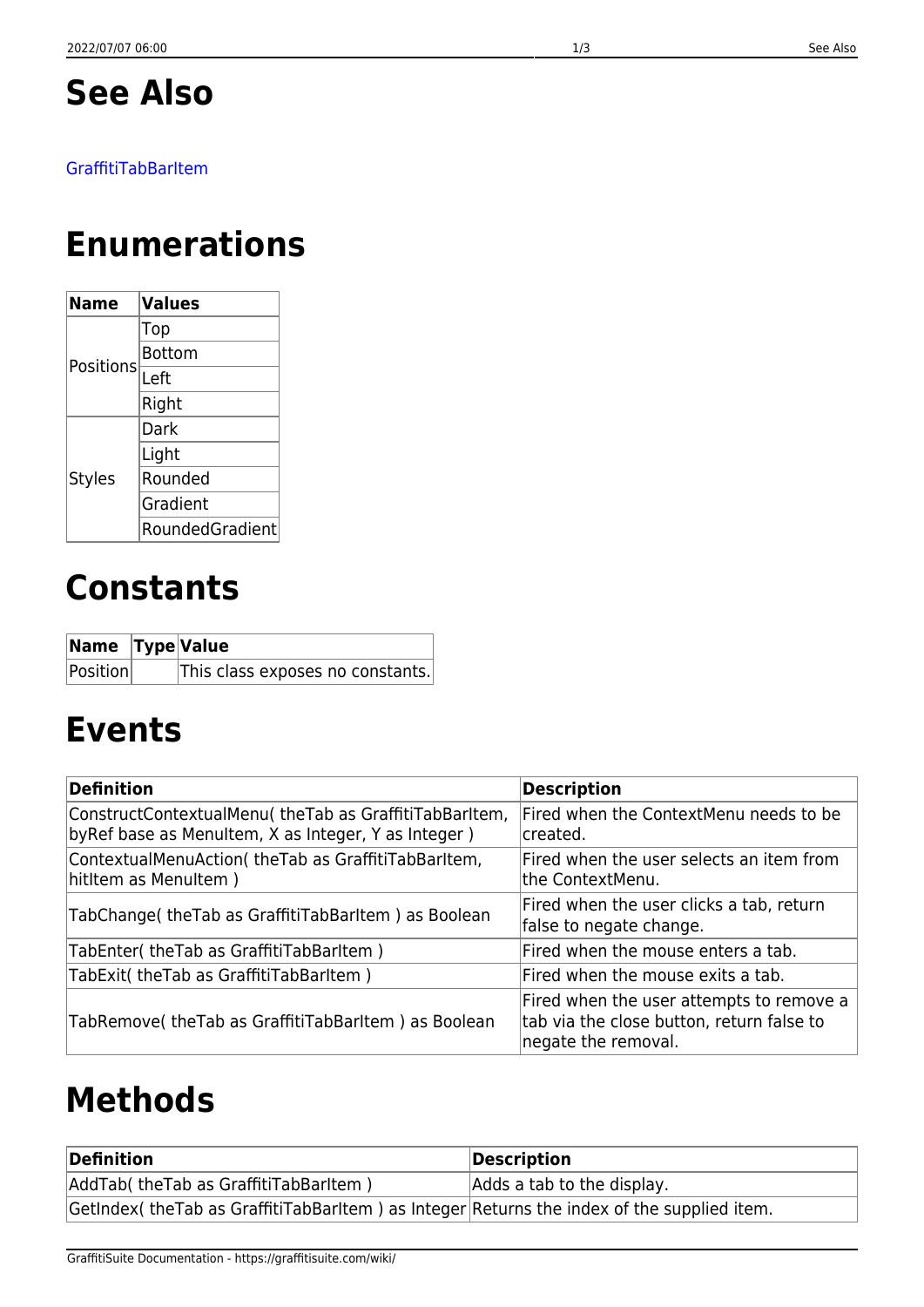| Definition                                                       | <b>Description</b>                                                              |
|------------------------------------------------------------------|---------------------------------------------------------------------------------|
| GetTab( theIndex as Integer) as GraffitiTabBarItem               | Returns the item corresponding the supplied<br>lindex.                          |
| GetTabByTag(theTag as Variant) as<br>GraffitiTabBarItem          | Returns the item whose tag is supplied by the<br>theTag parameter.              |
| GetTabByText( theText as String) as<br><b>GraffitiTabBarItem</b> | Returns the item whose text matches that<br>supplied by the the Text parameter. |
| InsertTab(theIndex as Integer, theTab as<br>GraffitiTabBarltem)  | Inserts the specified tab at the provided index.                                |
| RemoveAll()                                                      | Removes all tabs from the instance.                                             |
| RemoveTab( theIndex as Integer)                                  | Removes the tab at the specified index from the<br>linstance.                   |
| SelectTab( theIndex as Integer)                                  | Selects the tab at the specified index.                                         |
| SelectTab(theTab as GraffitiTabBarItem)                          | Selects the specified tab.                                                      |

# **Properties**

| <b>Name</b>             | <b>Type</b>    | <b>Default Value Description</b> |                                                                                                                |
|-------------------------|----------------|----------------------------------|----------------------------------------------------------------------------------------------------------------|
| ActiveCloseColor        | Color          | &c000000                         | Color applied to the close icon of<br>active tabs.                                                             |
| ActiveTabColor          | Color          | &c000000                         | Color applied to the background of<br>active tabs.                                                             |
| ActiveTextColor         | Color          | &c000000                         | Color applied to the text of active<br>tabs.                                                                   |
| BackgroundColor         | Color          | &c000000                         | Color applied to the area of the bar<br>not occupied by tabs.                                                  |
| ChevronColor            | Color          | &c000000                         | Color applied to the Chevron.                                                                                  |
| <b>CustomColors</b>     | Boolean        | False                            | If True, custom colors supplied via<br>properties will be used rather than<br>the defaults according to Style. |
| DownTextColor           | Color          | &c000000                         | Color applied to text on MouseDown<br>on a tab.                                                                |
| DragReorder             | <b>Boolean</b> | False                            | Allows the user to drag tags to<br>change their order in the display.                                          |
| HoverChevronColor Color |                | &c000000                         | Color applied to the Chevron on<br>hover.                                                                      |
| <b>HoverCloseColor</b>  | Color          | &c000000                         | Color applied to tab close buttons on<br>hover.                                                                |
| HoverTabColor           | Color          | &c000000                         | Color applied to tab backgrounds on<br>hover.                                                                  |
| HoverTextColor          | Color          | &c000000                         | Color applied to text on hover.                                                                                |
| InactiveCloseColor      | Color          | &c000000                         | Color applied to close button when<br>tab is unselected.                                                       |
| <b>InactiveTabColor</b> | Color          | &c000000                         | Color applied to the tab background<br>when tab is unselected.                                                 |
| InactiveTextColor       | Color          | &c000000                         | Color applied to tab text when tab is<br>unselected.                                                           |